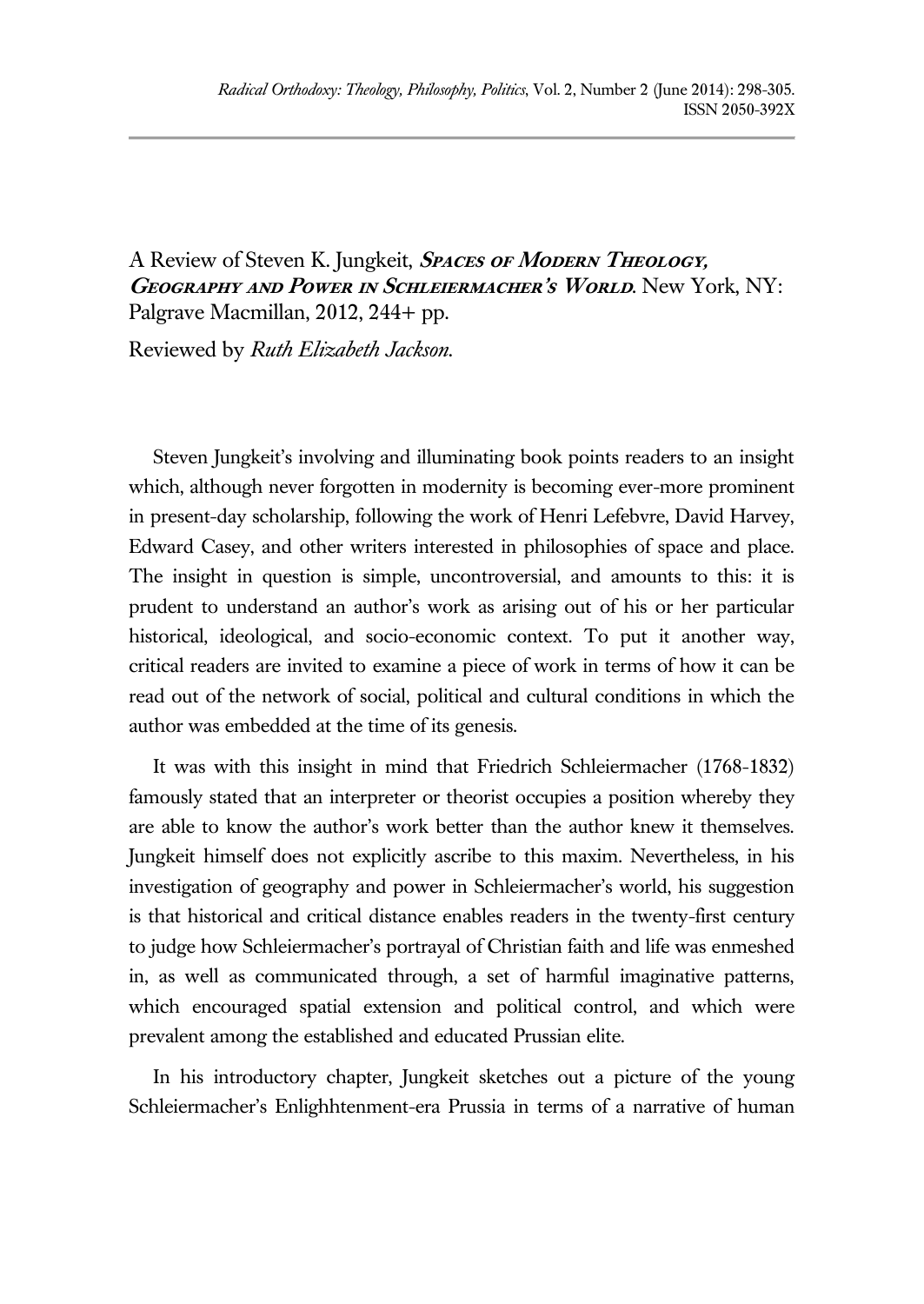displacement. We read how the late-eighteenth century was a period of rapid industrialisation, where the rising production of speed and the possibility of global travel, coupled with both the objectifying methods of science and the enthusiasm of scientists, helped to cultivate among educated Germans a sense of the world as plottable, conquerable, and decipherable. And yet—just like the protagonist in Adelbert von Chamisso's 1814 novel 'The Wonderful History of Peter Schlemihl'—the price paid by those European colonialists and botanists who represented the plotters and conquerors of modernity's spaces, is that the "knowledge" of the world they garner by proceeding this way, is not knowledge that will enable them to inhabit it any better. Indeed, as Jungkeit makes clear, the eighteenth-century heroes who, through new scientific techniques and a colonialist imaginary, were inspired to draw up the most intricate and accurate maps *of the world* were, at the same time, men who had lost the ability to *dwell in it*.

Over the course of his work—and using Lefebvre's typology of space as his critical apparatus—Jungkeit maintains that Schleiermacher is implicated in the transmission and perpetuation of this set of imperialistic imaginative patterns, whereby the world is experienced as an array of shrinking global spaces which can be surveyed and later controlled. Implicit in his account is the sense that Schleiermacher was too close to—too caught up in—this shared Prussian vision to be able to critique it effectively. And yet, Jungkeit asserts, it would also be wrong to conclude that Schleiermacher *capitulated* to modernity, or that he was too accommodating to its notions of abstract, mappable, spaces. Instead, defining Schleiermacher's theological writing as a "performative ethics", Jungkeit describes how these religious texts – with their vision of a world created and sustained through divine love – are able to encourage a fruitful way of dwelling theologically rather than imperialistically, in an increasingly global community.

Here, then, Jungkeit's readers are treated to a set of innovative new readings. He unpacks the spatial imagery which operates in Schleiermacher's best known works *On Religion* and *The Christian Faith* through reference to modern critical apparatus developed by thinkers such as Benedict Anderson (in his seminal book, *Imagined Communities*) and the post-Marxist thinkers Michael Hardt and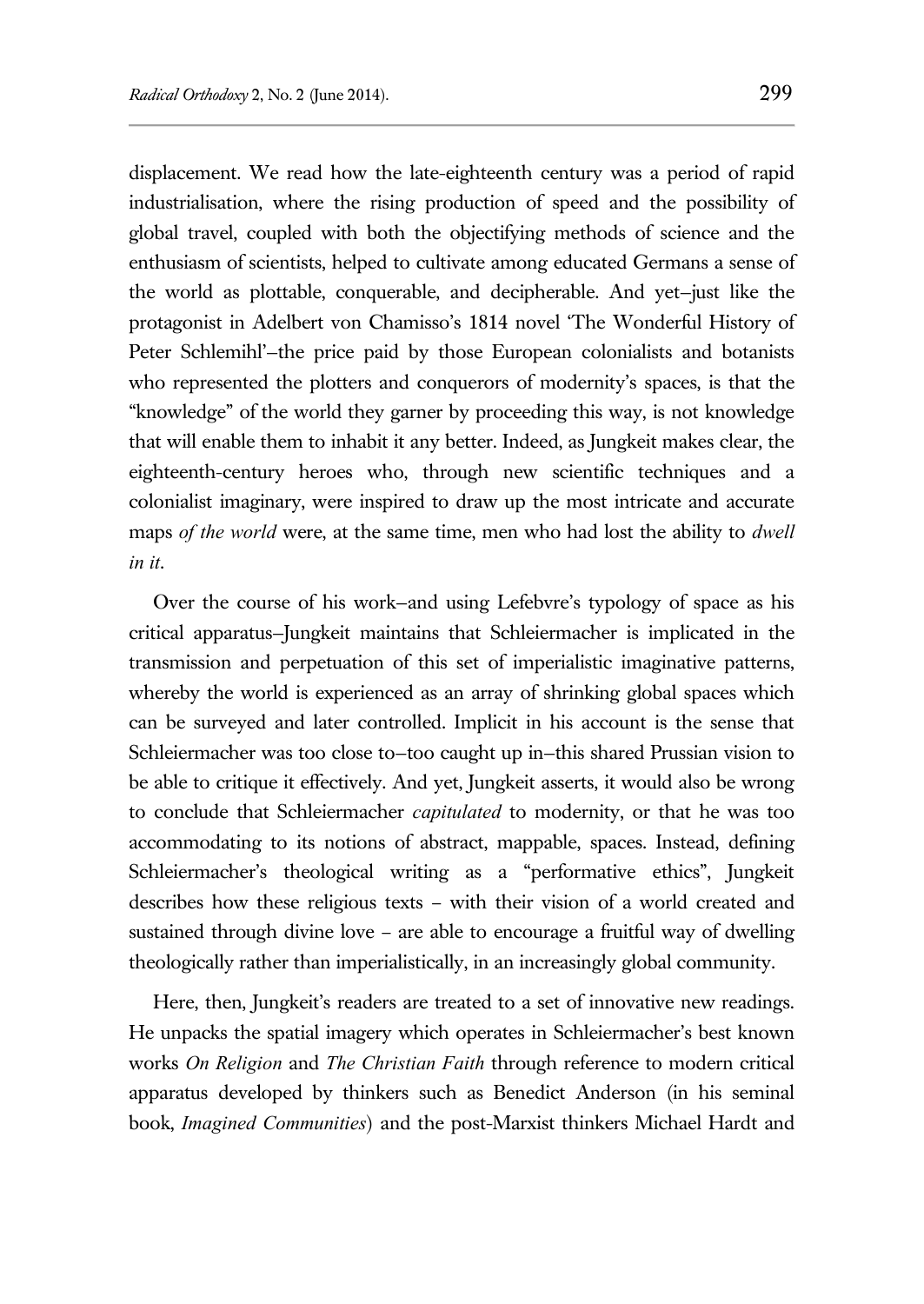Antonio Negri. Furthermore, Jungkeit also grounds these two texts – which, through familiarity, have in a certain sense arguably become timeless to us – by evaluating them alongside a pair of Schleiermacher's lesser-known, and more obscure projects.

In chapter two, for instance, we learn that as Schleiermacher was preparing the manuscript for *On Religion,* he was also writing an essay on the history of the penal colony which the English had planted in Australia in the late 1780s. Schleiermacher eventually abandoned the latter project, which incorporated a translation of a travel manuscript by David Collins, entitled *The English Colony in New South Wales*. Nevertheless, Jungkeit's clever analysis of these contemporary texts flows from his perception that it is possible to locate a shared spatial imaginary between them. In Schleiermacher's report on the colony – which represented the British government's radical response to serious overcrowding in the nation's prisons – the reader can glean what Jungkeit has depicted as the dominant European vision of global spaces: homogenous, empty, regions which can be assessed and subsequently appropriated for new uses. In turn, explains Jungkeit, this way of imagining space is matched in *On Religion,* by Schleiermacher's sense of an "infinite gaze". Here, he explains, Schleiermacher describes a believer's encounter with the divine in terms of an intuition as to the enormity of the world, or cosmos, and the desire for complete freedom to roam whether imaginatively, visually, or actually—over this universal space*.* 

In chapter three, Jungkeit then introduces us to a series of letters that Schleiermacher wrote anonymously, on the subject of Berlin's Jewish population and their access to civil rights. He reads these alongside Schleiermacher's account of the divine attributes of eternity, omnipresence and omniscience in *The Christian Faith,* and once more is able to draw out a complementarity to the spatial imaginary displayed in these documents. Indeed, Jungkeit argues, it is Schleiermacher's understanding of his Sovereign Christian God as a Being abstracted from time and space (as showcased in the latter text) which enables him room to develop a pluralistic account of inter-religious relations. Schleiermacher can support the case for Jewish citizenship in Prussia, so long as the Jews in question retain the status of a *different,* minority, and foreign people,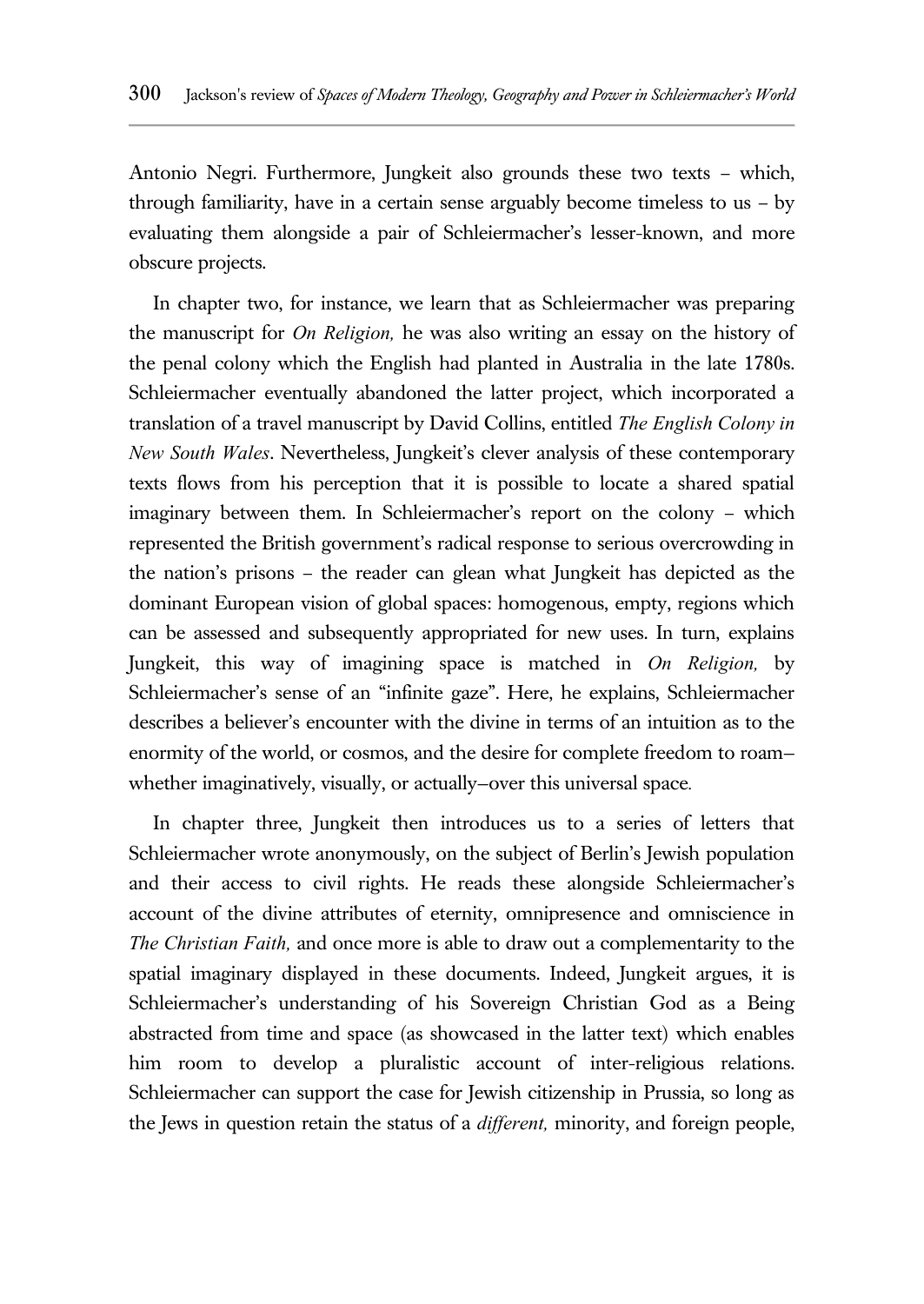in a Christian state whose borders and composition are maintained to assist the flourishing of the Christian community.

As an aside here—and in relation to the book's attention to those shared ideological and political networks out of which an author's work arises—it is to Jungkeit's credit that he does not linger on the tired and insoluble debate about the mature Schleiermacher's use of the term 'feeling' (*Gefühl*) to indicate Christian faith. Rather, Jungkeit is able to tackle longstanding critiques of Schleiermacher as an individualist, interiorised, theologian of private experience, by foregrounding his constant attention to the inherently social nature of a lived and practiced Christianity. Jungkeit rightly impresses upon us that Schleiermacher understood his faith to arise in and through linguistic communication (we remember for instance his vocation as a preacher), and to flourish in community. A key message of *On Religion* was that to be human is to be in dialogue with others, and that the development of a particular human soul depends on its interplay—its mutual and reciprocal discourse—with those other souls around it, which are themselves too in a process of *becoming*. In *The Christian Faith,* this message was then compounded and extended in Schleiermacher's use of the word *Beeslung*, or "soul-bestowal," to describe a person's call to be incorporated into the Christian communion. At all points in Jungkeit's work, Schleiermacher is rightly assumed to be a socially-engaged thinker, making the book a refreshing, and exceptional read.

In tune with the above analysis, then, Jungkeit's book is a perceptive and engaging study which inducts readers into an original portrayal of Schleiermacher as a man invested in, but resistant to, the spatial imaginary of his time. And yet, there are a number of aspects to Jungkeit's work that I am apprehensive about. Some of these comprise particular issues I have with his exegesis of Schleiermacher's theology, and I will mention these shortly. More broadly however, I share the misgivings that Graham Ward brings up in his otherwise approving foreword to the text, concerning Jungkeit's proposal to use Schleiermacher's writings about the nature of Christian faith and life as the inspiration for a set of new liberal theological projects.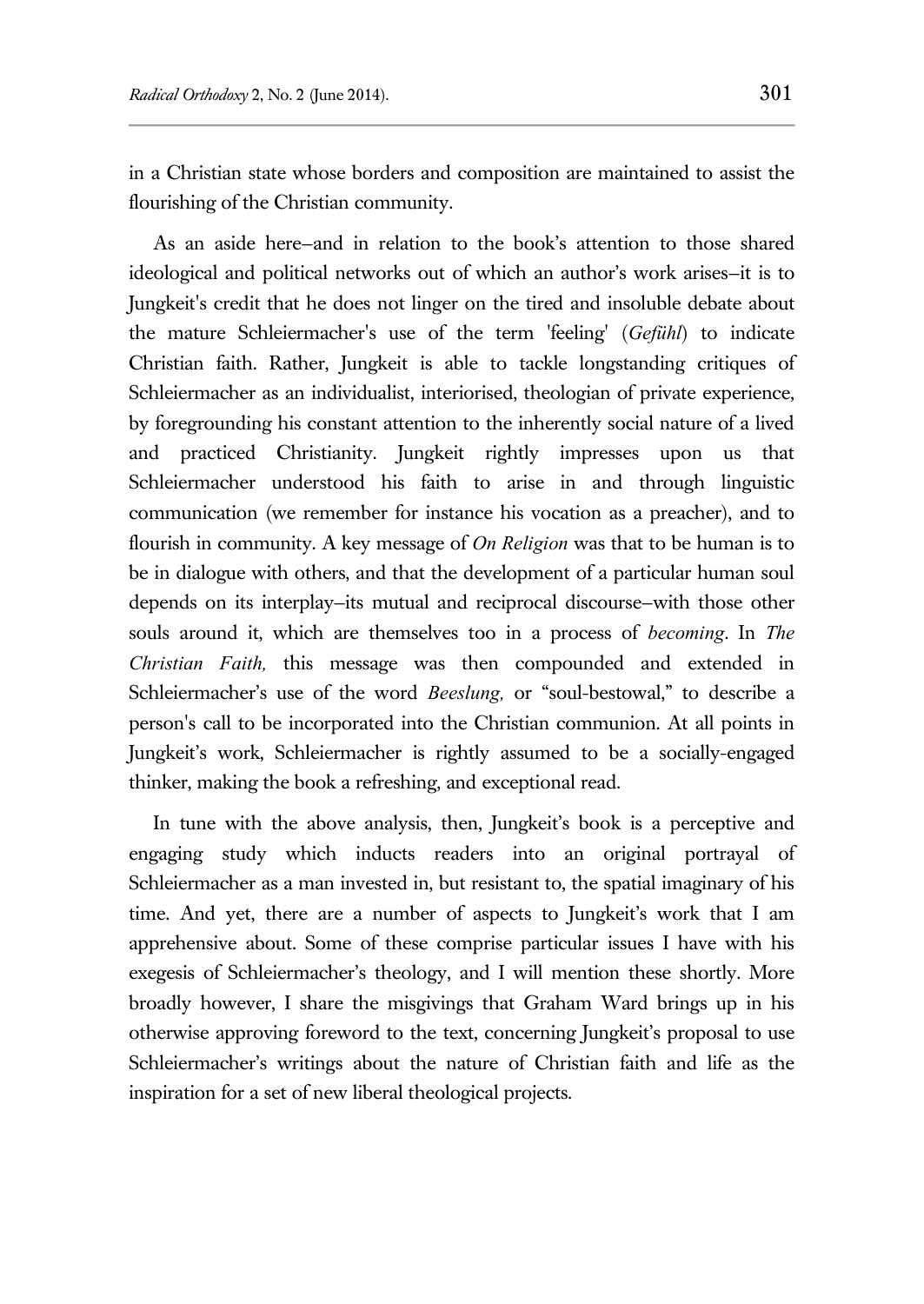Indeed, as he reaches his final chapter, Jungkeit's work is consciously *constructive*, and programmatic, rather than merely exegetical, or suggestive. He speaks confidently about the task of transforming the content of Schleiermacher's legacy to present-day liberal theologians, so that the latter's participation in the modern, imperialistic spatial imaginary might be something to learn from, before it is something which can be over-written, or reconfigured. We are told, for instance, how Schleiermacher's work lends itself to countenancing a type of 'polytheism', where Christians admit that their own religion relies on the existence of others for its identity, and where Schleiermacher's famous notion of absolute dependence is thus understood foremost as a statement of intellectual, political, and perceptual *humility*. Moreover, Jungkeit elsewhere contends that Schleiermacher's constant references to organic parts and wholes—his allusions to interconnection in nature, throughout history and among humanity—can and should be read anew, and fruitfully so, in relation to the current fascination among philosophers and theorists with networks and interrelationality. In his fifth chapter, he brings in Gilles Deleuze's notion of rhizomatic spaces to make this point.

It is not necessary to go into detail about Jungkeit's proposals in order to touch upon the core concern that I have about his constructive theological plans: namely, that it is actually the work of critical theorists and postmodern philosophers which directs and motivates them. Here, in Jungkeit's case, the task of reading and investigating *The Christian Faith* using interpretive pincers developed by Deleuze, Guattari, Anderson et al., is an original move. Yet it is important to question whether it is fruitful, having made such readings of Schleiermacher's dogmatic work, to then undertake the task of transforming and re-transmitting his *theological* insights seemingly in abstraction from the particular ecclesiastical tradition, the scriptural language, and the confessional framework in which the nineteenth-century theologian was embedded. Schleiermacher professed to be describing the nature of the faith held to and practiced in the Prussian congregation in his day (where Calvinists and Lutherans were unified). Addressing only existing members of this Church communion, he was adamant that his work was neither apologetic, nor an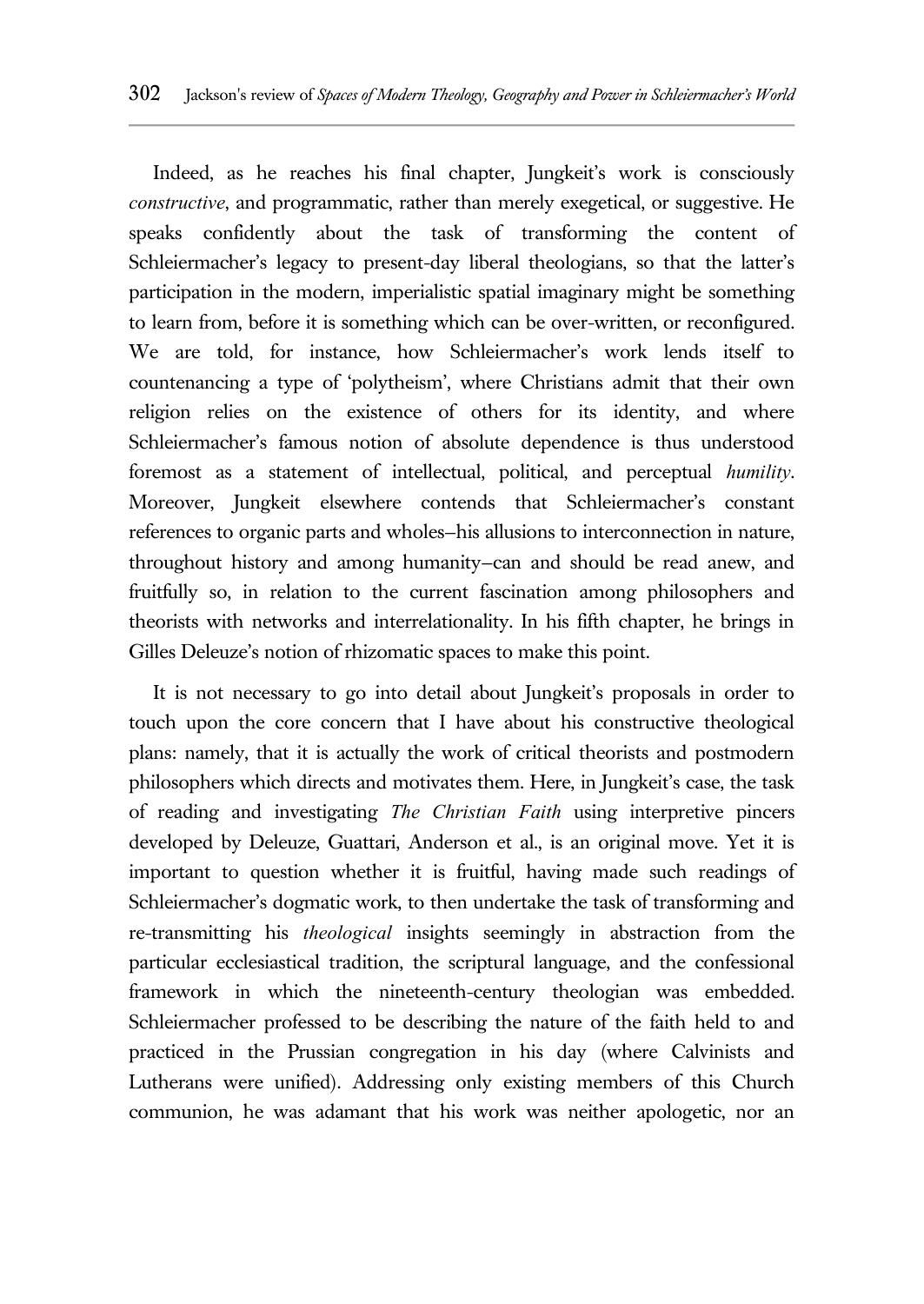argument to persuade individuals to join the faith community. He works in regard to the creeds, in reference to existing doctrinal formulations, the history of church tradition and the works of the Western Christian Fathers. In Jungkeit's work—with its theological agenda—none of this is, I venture, made clear.

It is with this question about Jungkeit's approach in mind, that I would also like to suggest a few specific points where we might take issue his reading of both Schleiermacher's religious philosophy, and his dogmatic work. Firstly, it is worth turning to the analysis of *On Religion* which Jungkeit makes in his second chapter. He begins here with the admission that specialists conventionally interpret Schleiermacher's references to the 'universe' in this text as referring to something other than, or beyond, material space. And indeed, it is true that for those who acknowledge the young Schleiermacher's roots in Early German Romantic philosophy—a movement which was indebted to the philosophy of Plato, and which upheld the reality of the world and of nature as independent from the human subject—when Schleiermacher's alludes to the 'universe' that religious believers inhabit, he does not mean to describe a global, plottable, analysable space. Rather, for such interpreters, this term universe refers to an ever-unfolding Whole which is inexhaustible, and which cannot be grasped by finite minds, or eyes, or hearts. In light of such conventions and such established interpretive frameworks, it is significant that Jungkeit proceeds by cutting across them, and suggests instead that we read Schleiermacher's universe in terms of *spatial extension.* In his analysis, the event of intuiting, or tasting the infinite (as Schleiermacher puts it) becomes the desire to tour the world as an individual, crossing a universal global space.

Secondly, it is also prudent to highlight the way that Jungkeit incorporates spatial terminology into his treatment of Schleiermacher's system of Christian doctrine by defining *The Christian Faith,* in his final chapter, as an instrument through which Schleiermacher invites readers to 'map' the world as a global community. Part of the way in which Schleiermacher does this, Jungkeit argues, is to give an account of the divine attributes of eternity, omniscience, omnipotence, and omnipresence, which presents to his readers a God entirely *abstracted* from time and space. In Jungkeit's view, Schleiermacher generates a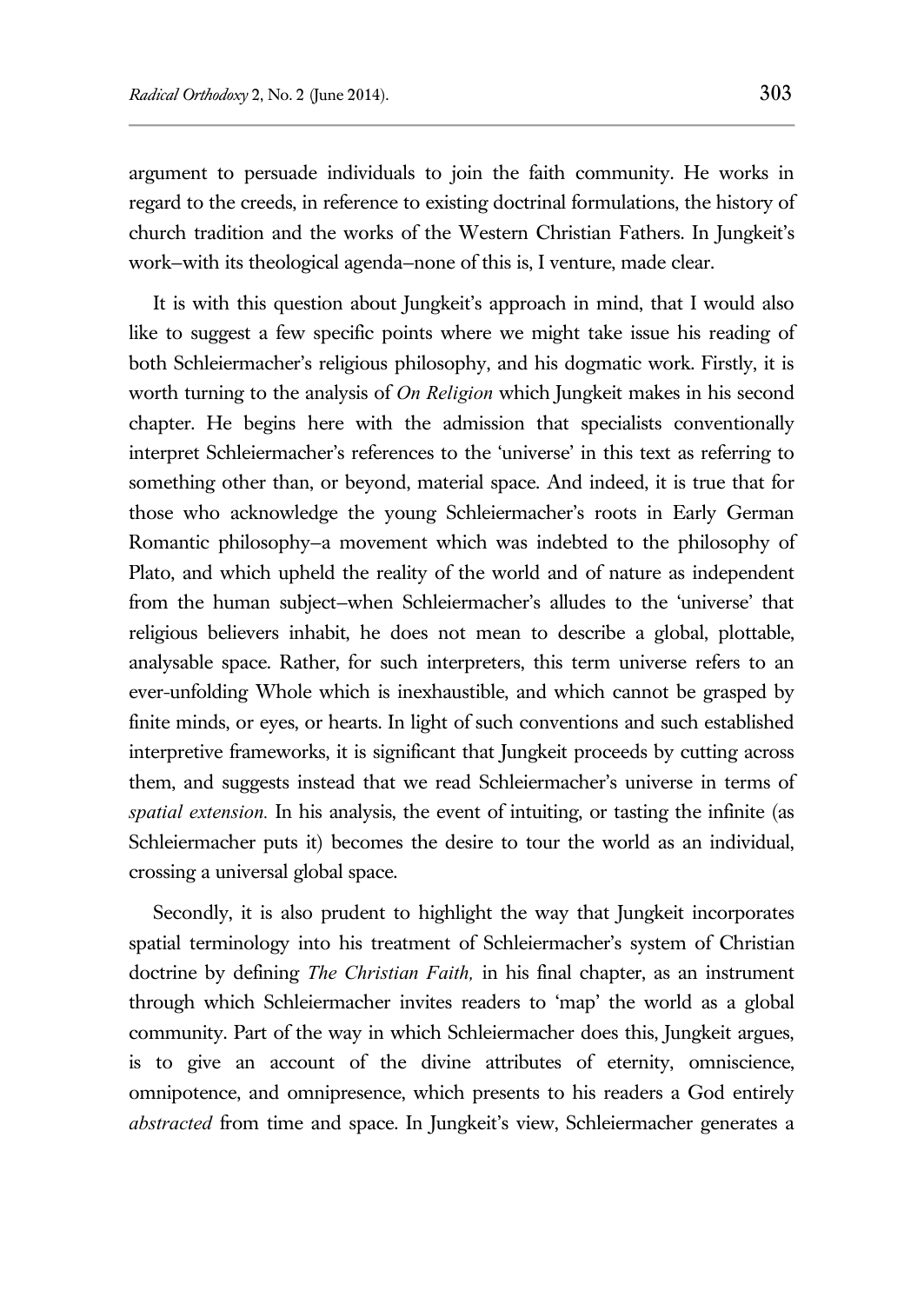Christian imaginary whereby the globe appears as a homogenous, measurable, spatial grid, within which the divine never acts directly. According to this schema, the feeling of absolute dependence is therefore rendered much like the Kantian sublime—as a sense of awe that one experiences when one realises one's finitude in respect to the immensity of the world as a whole. And yet, attentive readers of *The Christian Faith* will at this point find Jungkeit's reading—which seems to distance Schleiermacher's God from the world, and to define Him, problematically, in some sort of opposition to the human categories of time and space—frustrating, and lacking in important ways. In response to Jungkeit, we might point out, for instance, that Schleiermacher intends his account of these 'general' divine attributes to be read as part of the greater whole of his system of doctrine, and that he expects them to be apprehended through the lens of this teaching: that Jesus Christ, in whom was a veritable existence of God (§94), is the Redeemer of humanity, and the one through whom, and in whom, Christians can be themselves reconciled to the divine. The Christocentric nature of Schleiermacher's system of doctrine is important here, because it shifts the focus of his presentation of the God-world relationship away from descriptions given by abstract, formal categories, and towards the sense of a personal relationship between humanity and the divine, enabled through grace. On this point, is also useful to note that is in fact love and wisdom, and not eternity, omnipresence and omniscience, which for Schleiermacher comprise the preeminent divine attributes in *The Christian Faith*. Indeed, in the final part of his system, Schleiermacher unsettles Jungkeit's claims about the manner in which his doctrine of God relates to the way that Christians should imagine global space and time, when he stresses that "it can only be incorrectly, and under the name of quantitative standards of measurement, that we name God omnipotence."<sup>1</sup> By contrast, Schleiermacher asserts that it is only love and wisdom that can claim to express the very essence of God (§167). And since for him love is the desire to unite oneself with another, and to be in that other, whilst the divine wisdom should be conceived as the perfect way in which God

 $\overline{a}$ 

<sup>1</sup> Friedrich Schleiermacher, *The Christian Faith,* trans. H.R. Mackintosh and J. S. Stewart, (Edinburgh: T&T Clark, 1999), p. 731.